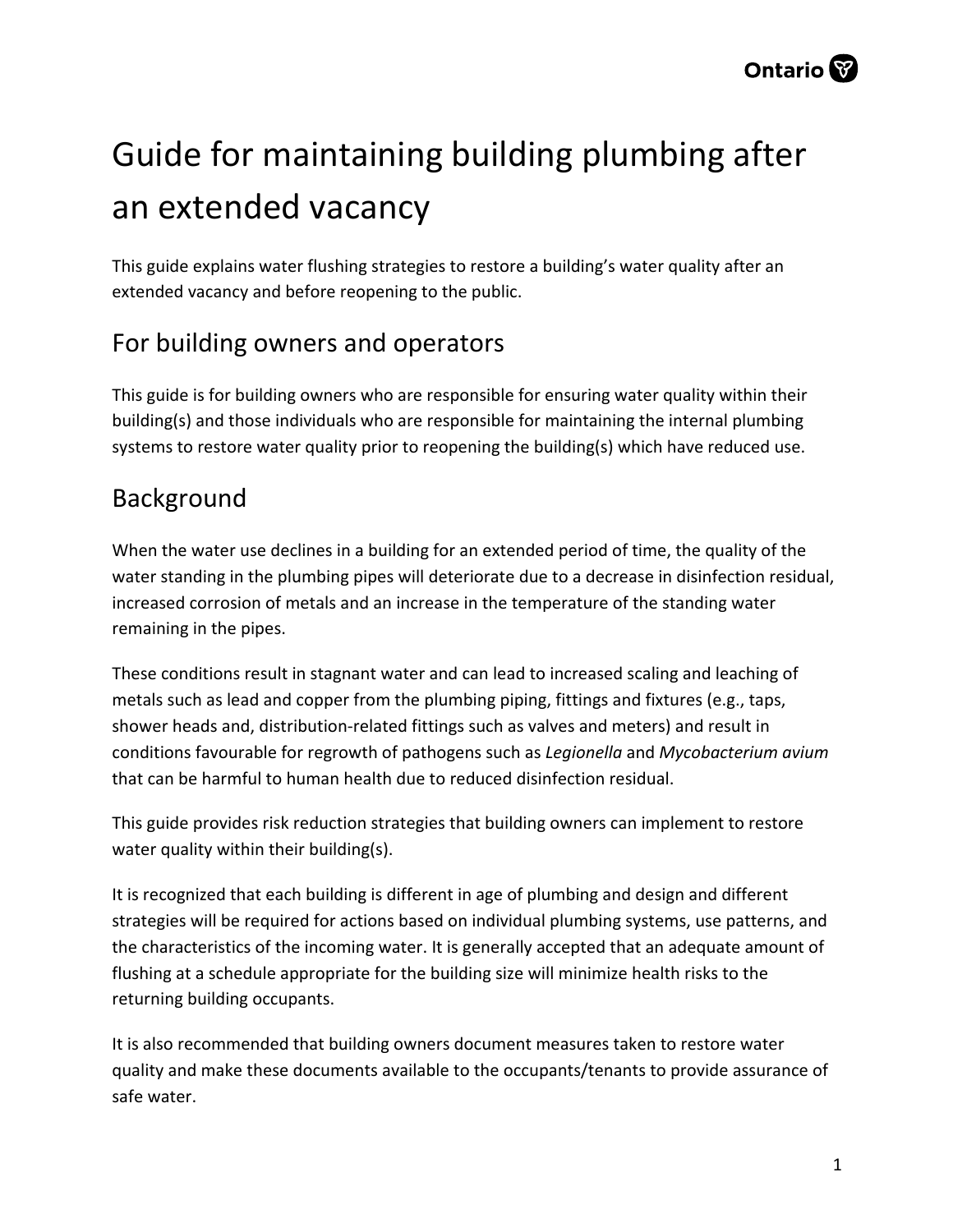

### Using this guide

Maintaining good water quality in any building is a continuous process. After an extended vacancy, it may take up to 12 weeks to re-establish scale control and biofilm suppression when returning a building back to service. Building owners are encouraged to begin implementing the strategies recommended in this guide **as soon as possible** to protect occupants before they return to the building.

### General Considerations

Regardless of the size of the building, a single flush will not re-establish good water quality. An initial flush will remove low quality water and contaminants, but a continuous flushing regimen is required to restore and maintain optimum water quality in the premise plumbing. Ongoing flushing draws particles through and out of the system and brings in disinfectant from the municipal system that can help control biological growth.

Flushing should proceed unidirectionally, that is from the service entrance to the periphery of the plumbing system (distant points). Following a full flushing, a frequency of three times per week is recommended but the individual owner may vary the flushing depending on the state of occupancy of the building; for buildings that have had partial occupancy, a reduced flushing frequency may be sufficient to maintain water quality.

#### **Building history of water quality issues**

If a building has a history of water quality issues, old plumbing as identified through corrosion control monitoring, or if *Legionella* contamination has occurred previously, owners should obtain guidance from the local Public Health Unit who will provide appropriate advice. In general, if the building has had a positive test for *Legionella*, site-specific action(s) as directed by Public Health should be undertaken and, at the minimum, alternate sources of drinking water should be provided until the building is cleared by Public Health inspectors.

#### **Personal protective equipment**

Appropriate personal protection is paramount. In general, opening water outlets (faucets, valves, etc.) slowly will minimize exposure to splashing and the creation of aerosols. Appropriate personal protection equipment (PPE) is recommended and should be worn for buildings known to have had a history of pathogen issues.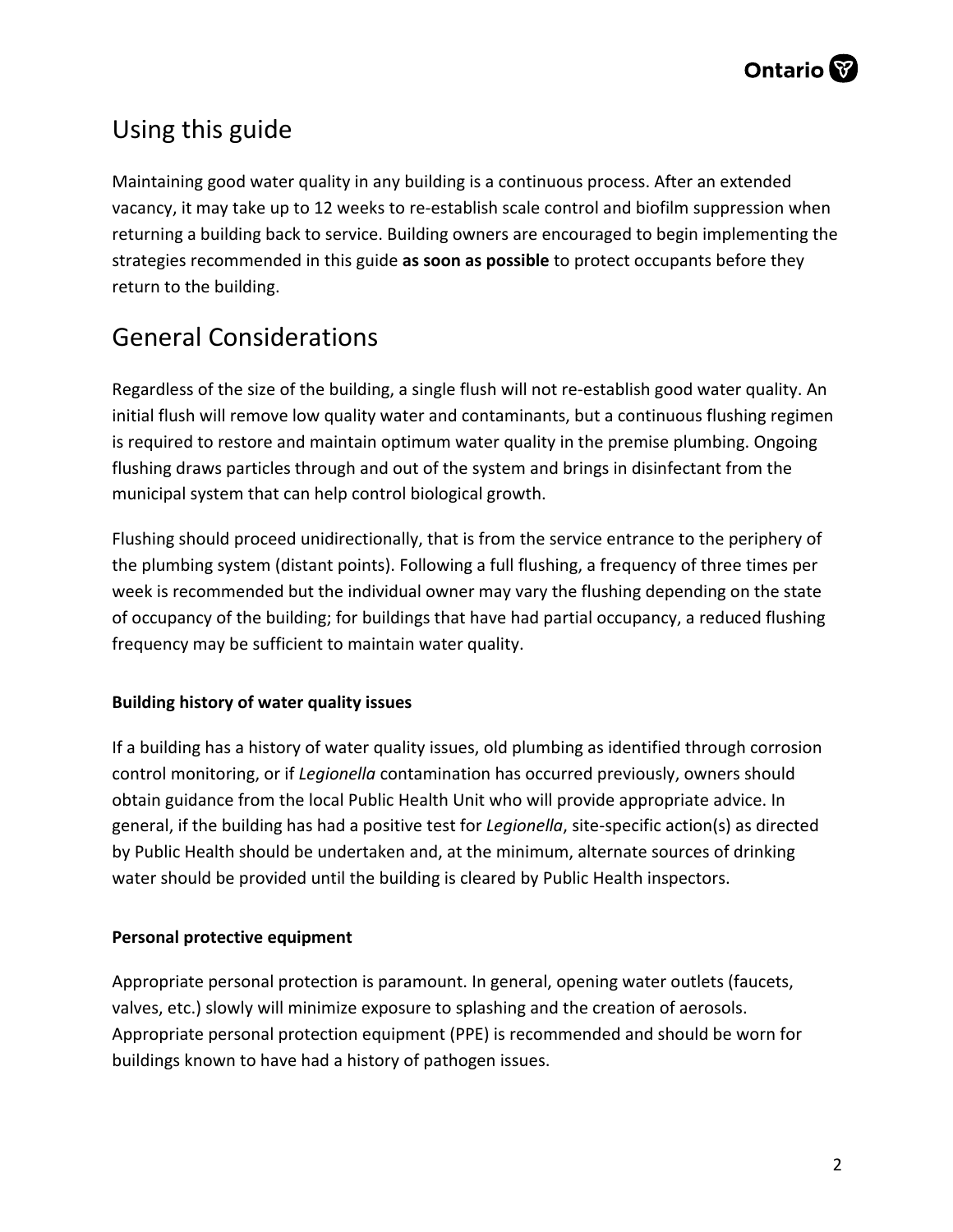#### **Vulnerable populations**

If the building contains facilities that serve vulnerable populations, such as medical offices (medicalclinic/practice, dental clinic, etc.), water supply lines servicing those parts of the building may require additional flushing and building owners should contact their local Public Health Unit for further advice.

**Note:** Schools and child care centres are still required to meet the flushing requirements under O. Reg. 243/07 when they open but should follow this guide upon their initial reopening. Please visit the ministry's [flushing and sampling for lead webpage](https://www.ontario.ca/page/flushing-and-sampling-lead) for more information.

#### **Replacing filters**

Consideration should be given to the replacement/conditioning of point-of-use filters in drinking water fountains, refrigerators, or in other appliances such as coffee makers. Activated carbon filters should be changed as a precautionary measure since bacterial growth can occur during periods of low usage.

#### **Inventory diagrams of building plumbing systems**

Building owners should have an inventory of the components that make up their building's plumbing system. Having a diagram of an inventory would help building owners to identify sources of potential aerosols to ensure adequate precautions are taken. Flushing should begin at the fittings that are closest to the entry of the municipal water supply and move outward.

Inventory diagrams should highlight the different fittings/fixtures connected to the hot-water and cold-water supply and should be used for creating an inventory for flushing and also for record keeping of the flushing that was carried out.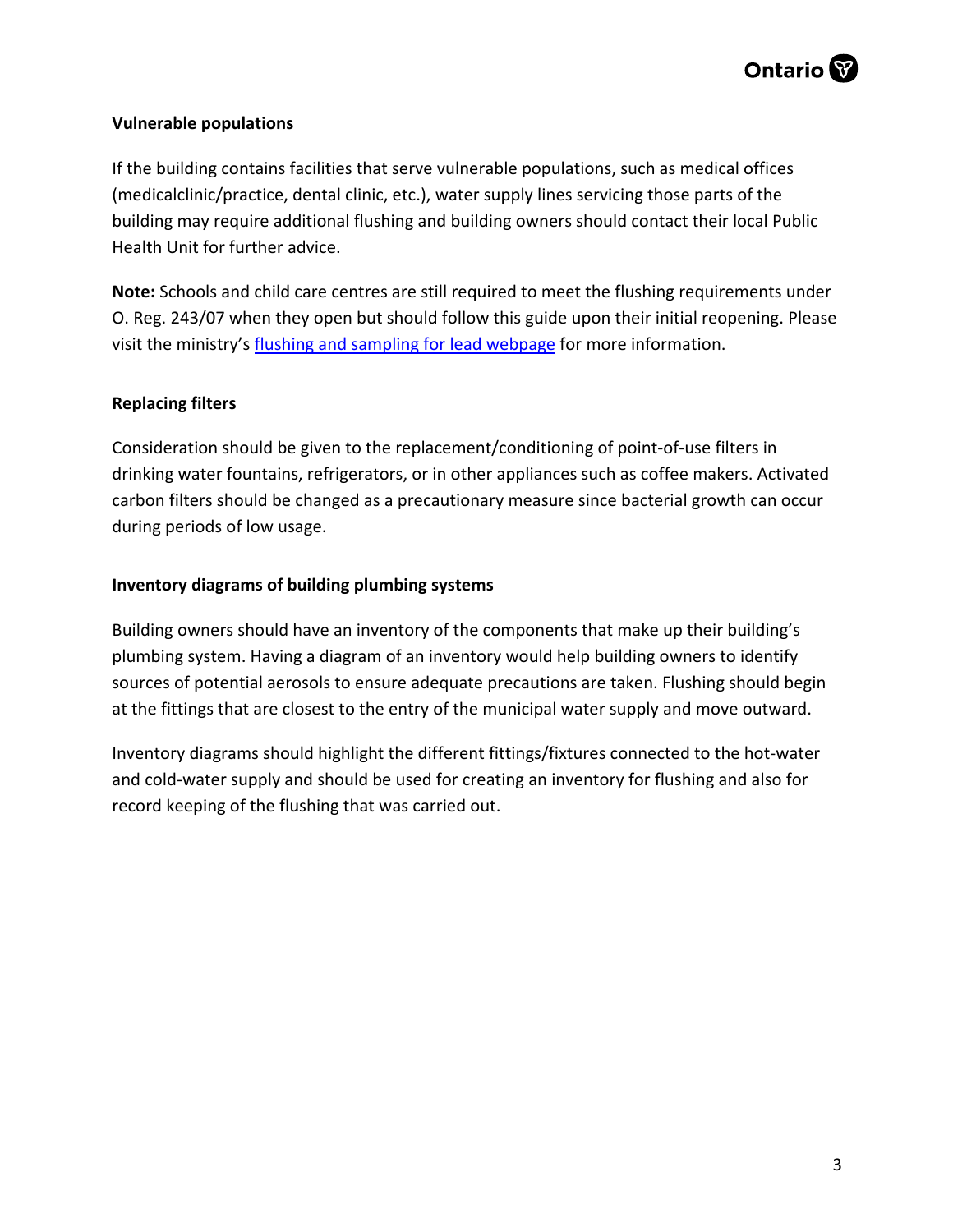## **Ontario**<sup></sup>



*Figure 1: Potential Stagnation Sites in Plumbing System* 

This diagram shows parts of a building's plumbing system and identifies where water may stagnate and/or where there is a potential for aerosols, which are airborne particles or water droplets. Flushing should begin at the fittings closest to the municipal supply and move outward.

Attention must also be paid to potential sources of aerosols so that adequate precautions can be taken. The diagram shows cold water outlets that require flushing such as rooftop cooling towers, sprinkler systems, pools, ice machines, hot tubs, faucets, showerheads, toilets, decorative fountains and coffee makers. Hot water distribution outlets that require flushing include basement water heaters, hot water storage units, faucets and showerheads. Common areas where cold water stagnates in plumbing include decorative fountains, faucets, showerheads, toilets and rooftop cooling towers. Common hot water stagnation spots in plumbing include hot water storage units, faucets and showerheads. For cold water plumbing, the diagram show aerosols could be generated from decorative fountains, faucets, showers, toilets, rooftop cooling towers, ice machines and hot tubs. For hot water plumbing, the diagram shows aerosols could be generated from faucets and showers. Backflow preventers should be properly located by building owners to prevent cross-contamination during flushing of premise plumbing.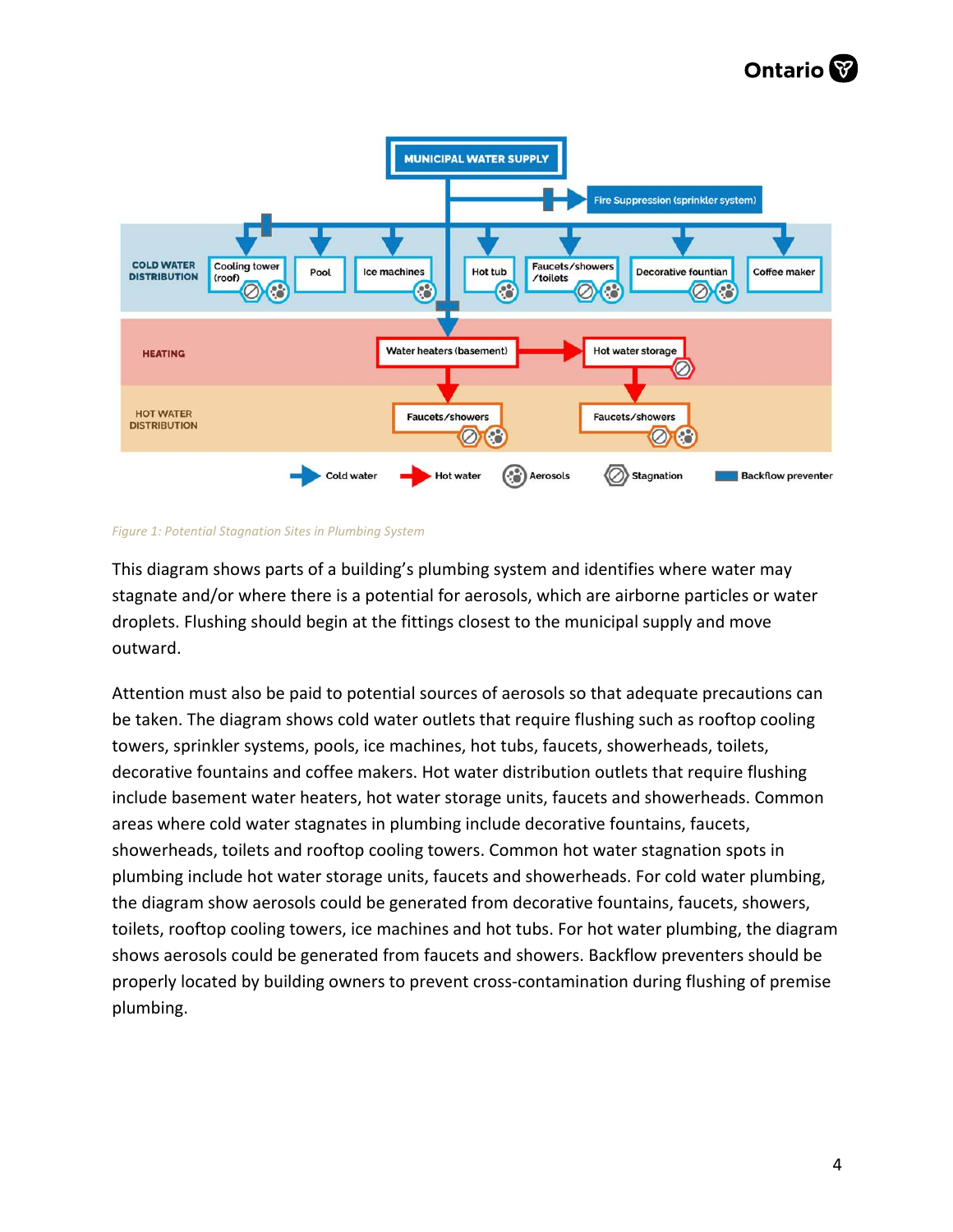#### **Trap seals**

In buildings that have had reduced occupancy, trap seals may have dried up. Trap seals should be inspected to ensure they have been maintained to keep sewer gases from entering the building. Water should be poured into floor drains and each sanitary fitting flushed (i.e. toilet, urinal) once a week to maintain trap seals. Back-flow preventers should be inspected and assessed for function to prevent back siphoning.

#### **Restrictions on water use**

Building owners may want to contact their municipality/water utility to determine if there are any restrictions on water use since flushing by many customers may burden the drinking water system. Owners may want to consider flushing be carried out in off-hours to reduce the burden on the drinking water/wastewater systems and for the convenience of building occupants.

#### **Point-of-entry devices**

All point-of-entry devices (systems that connect directly to the main water line for the whole building, such as water softeners) should be rinsed and cleaned as per manufacturer's recommendation prior to commencement of flushing activities. Consideration should be given to replace all point-of-use devices after flushing to avoid contamination. Automatic faucets should be cleaned as per manufacturer's recommendation in coordination with flushing activities. Building owners who lack the expertise in plumbing systems at their buildings may wish to consult a licensed plumber for assistance in establishing a flushing protocol.

### Small buildings

For smaller buildings (three floors maximum), organize flushing to maximize the flow of water (e.g. opening several outlets simultaneously to flush the service line and then flushing outlets individually starting near where the water enters the structure). Run enough water through all outlets (e.g., hose bibs, faucets, ice machines, coffee makers, water fountains, showerheads, toilets, etc.), remove aerators and showerheads (if possible) and clean. Flush the cold-water lines first, and then the hot water lines.

### Large buildings

Large building (four floors or more) water systems have a variety of places where water is stored. At a minimum, they should all be identified, drained, and flushed with clean cold water, after the building cold water service is properly restored. These include, but are not limited to: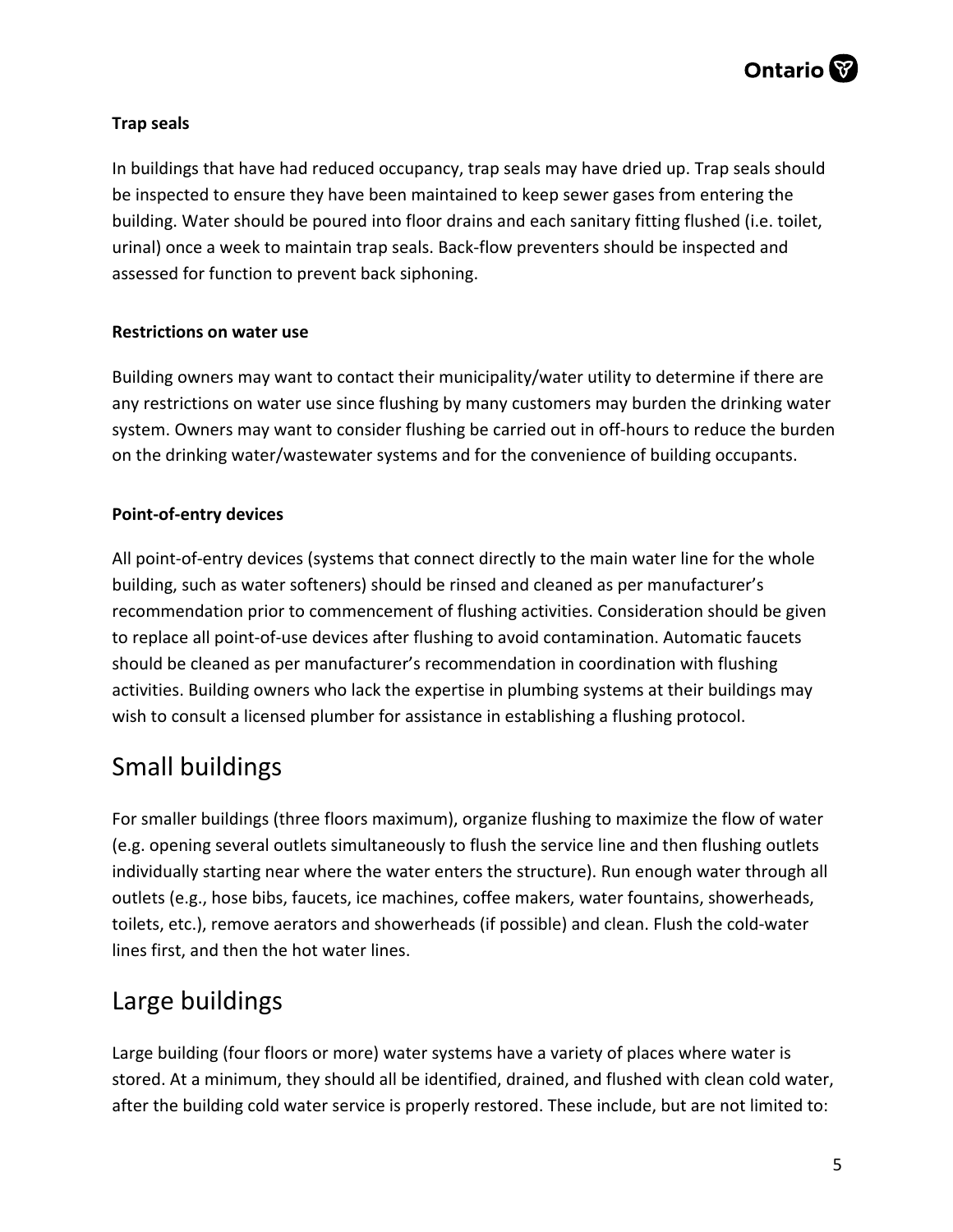hot water storage, hot water recirculating loop(s), pressure tanks, humidifiers, ice machines, coffee makers, water fountains, water coolers, and dishwashers, cooling towers, etc.

Flushing should begin with the zone that is nearest to the water supply pipe for the building. Zones are branches of a large building water system with a common source or parts of the building served by a common riser which brings in the municipal water. Flush zones progressively outward from the supply. In each zone, flush the cold water plumbing first and hot water second. Hot water tanks may require special attention beyond flushing and manufacturer guidance should be sought if the building owner has reasons to believe that additional maintenance measures are required. Flushing time with hot water depends upon the size of water heater tank as a minimum water heater temperature is required to prevent microorganisms from growing in the heater and being disseminated in aerosols.

Disinfecting a system by circulating water with high concentrations of chlorine (shock) may be required. But this is rare and need only be considered for complex systems with storage tanks or remote zones, buildings serving very vulnerable populations or buildings with a history of microbial issues. This kind of shock chlorination should be conducted by a licensed commercial plumber who will ensure that appropriate measures to protect components such as membrane and cartridge filters are taken.

### Minimum water temperature requirements

For the purposes of restoring water quality, hot water temperatures must be increased to a minimum of 60°C (water heater setting) for the first flush. However, building owners should ensure that any occupants present in the building are made aware of the elevated water temperature so proper precautions are exercised when using the hot water.

### Buildings with reduced occupancy returning to full occupancy

Prior to employees occupying areas that have been unoccupied, a thorough, progressive flushing of all fittings such as kitchen faucets (hot and cold), drinking fountains, washroom faucets (hot and cold), showers (hot and cold) and eye wash stations **in the unoccupied areas**  must be performed:

- Obtain/consult building drawings and identify plumbing fittings commonly used for consumption. Create a flushing plan to start with main pipes and move out to the arteries.
- Remove aerators before flushing. Clean and reinstall aerators after flushing.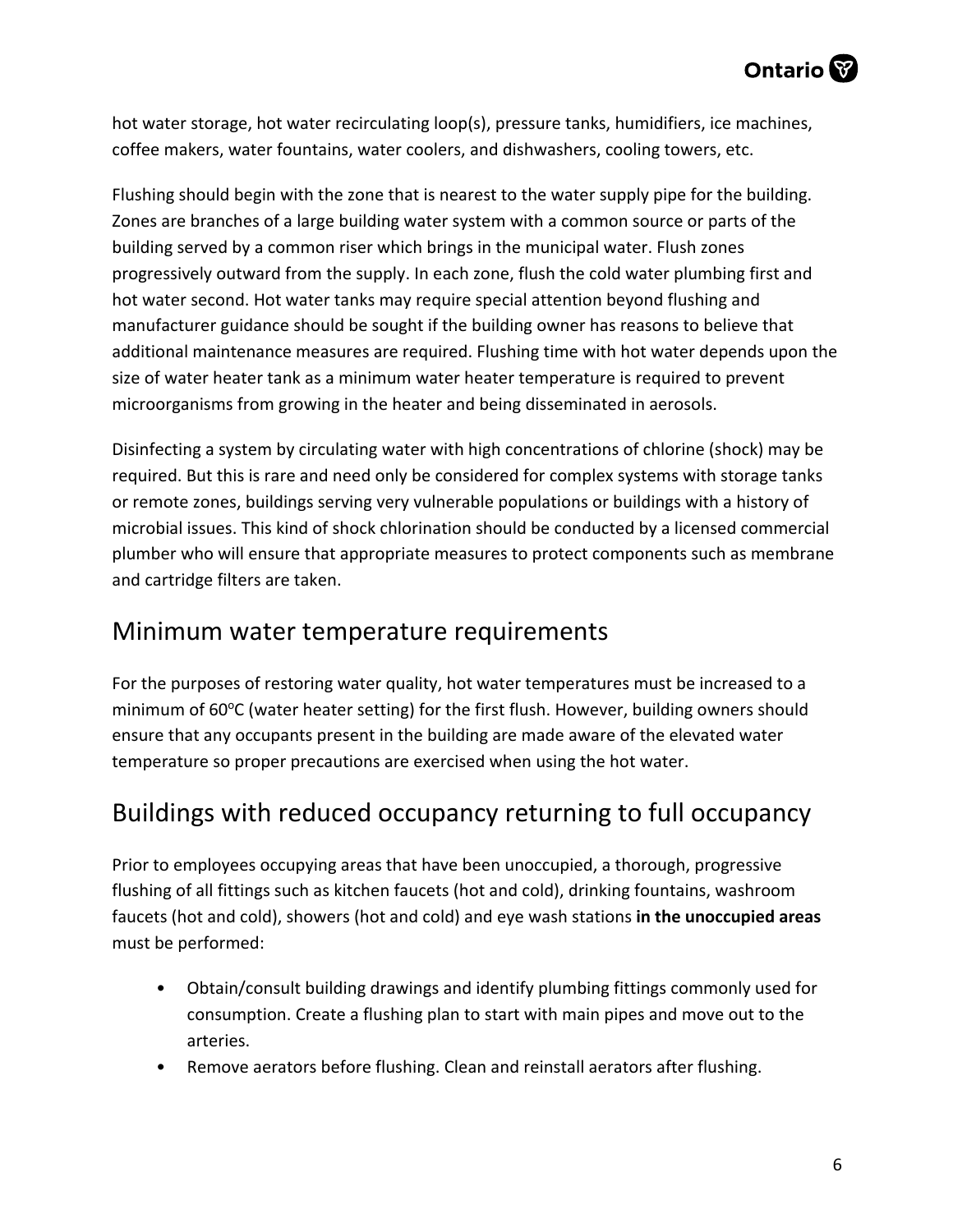- It is important to open outlets slowly to avoid splashing and the creation of aerosols. Appropriate personal protective equipment (PPE) should be worn.
- A cold-water flush should precede a hot water flush.
- In the unoccupied areas, flushing should begin nearest the building water entry and continue for at least 10 to 30 minutes and proceed in a unidirectional path to the furthest outlet of the building, inclusive of all of the taps and fittings in these areas.
- In the reduced occupancy areas, flushing should begin nearest the building water entry and continue for at least 5 to 10 minutes and proceed in a unidirectional path to the furthest outlet of the building, inclusive of all taps and fittings in these areas.
- The temperature of the flushed water should be the same as the municipal supply temperature; flushing time should be increased if necessary.
- It is important to note that these steps may need to be repeated periodically until occupancy is fully restored and consistent water quality is observed.
- Reduced flushing time may be sufficient for equipment such as coffee machines, water coolers and ice machines but the order of flushing of the equipment should start closest to the water entry into the floor.

### Unoccupied buildings returning to full occupancy

Prior to the full occupancy of a building that has been unoccupied for at least 1 week, a thorough progressive flushing of all fittings such as kitchen faucets (hot and cold), drinking fountains, washroom faucets (hot and cold), showers (hot and cold) and eye wash stations **throughout the building** is required:

- Obtain/consult building drawings and identify plumbing fittings commonly used for consumption. Create a flushing plan to start with main pipes and move out to the arteries. In general, greater periods of unoccupancy require more intricate flushing plans and greater effort to fully restore water quality.
- Remove aerators before flushing. Clean and disinfect before reinstalling aerators after flushing. Replace any filters after flushing.
- It is important to open outlets slowly to avoid splashing and the creation of aerosols. Appropriate personal protective equipment (PPE) should be worn.
- A cold-water flush should precede a hot water flush.
- Flush all water fittings and equipment that is directly connected to the building water system.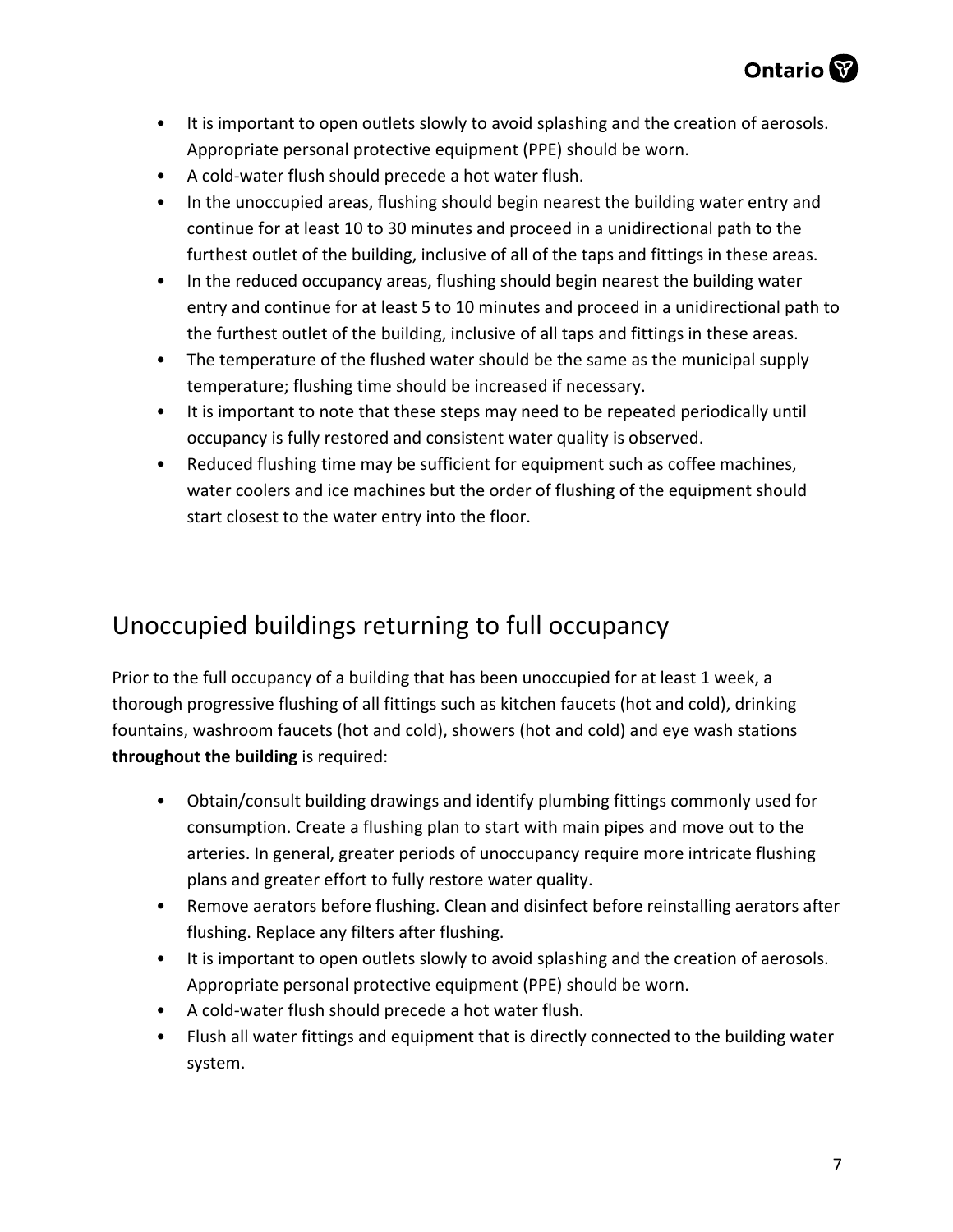

- Building owners may wish to use disinfectant residual testing to ensure that municipal water has been drawn in to all points in the buildings.
- The temperature of the flushed water should be the same as the municipal supply temperature; flushing time should be increased if necessary.
- It is important to note that these steps may need to be repeated periodically until occupancy is fully restored and consistent water quality is observed.
- A building that has been unoccupied for an extended period of time (weeks to months) may require flushing durations in excess of 10 to 30 minutes.
- Reduced flushing time may be sufficient for equipment such as coffee machines, water coolers and ice machines but the order of flushing of the equipment should start closest to the water entry into the floor.

### Additional water system considerations

If regular maintenance activities are reduced, building water systems that are not being used (e.g., landscape irrigation, water reuse, decorative water features) should be drained to avoid stagnant water conditions. Follow start-up procedures, manufacturer recommendations and requirements when restarting these systems.

### Communication to returning building occupants

Communicating to the returning occupants that the water quality in the building has been properly restored is important. This can be accomplished by posting flushing records and signage at key locations (kitchens, common lunch rooms, etc.) informing that additional flushing was conducted to ensure the continued safety of the potable water system in the building.

Occupants should be made aware that any odour and taste issues are likely short-term in nature and expected to dissipate with time. If these persist for more than a few months, occupants should notify building management.

# Building water management plans

Given the effort required to ensure the water quality in building returning to full occupancy, developing a Building Water Management Plan to maintain water quality should be considered. Building owners can consult the [tool kit](https://www.cdc.gov/legionella/wmp/toolkit/index.html?CDC_AA_refVal=https%3A%2F%2Fwww.cdc.gov%2Flegionella%2Fmaintenance%2Fwmp-toolkit.html) developed by the Centers for Disease Control for guidance.